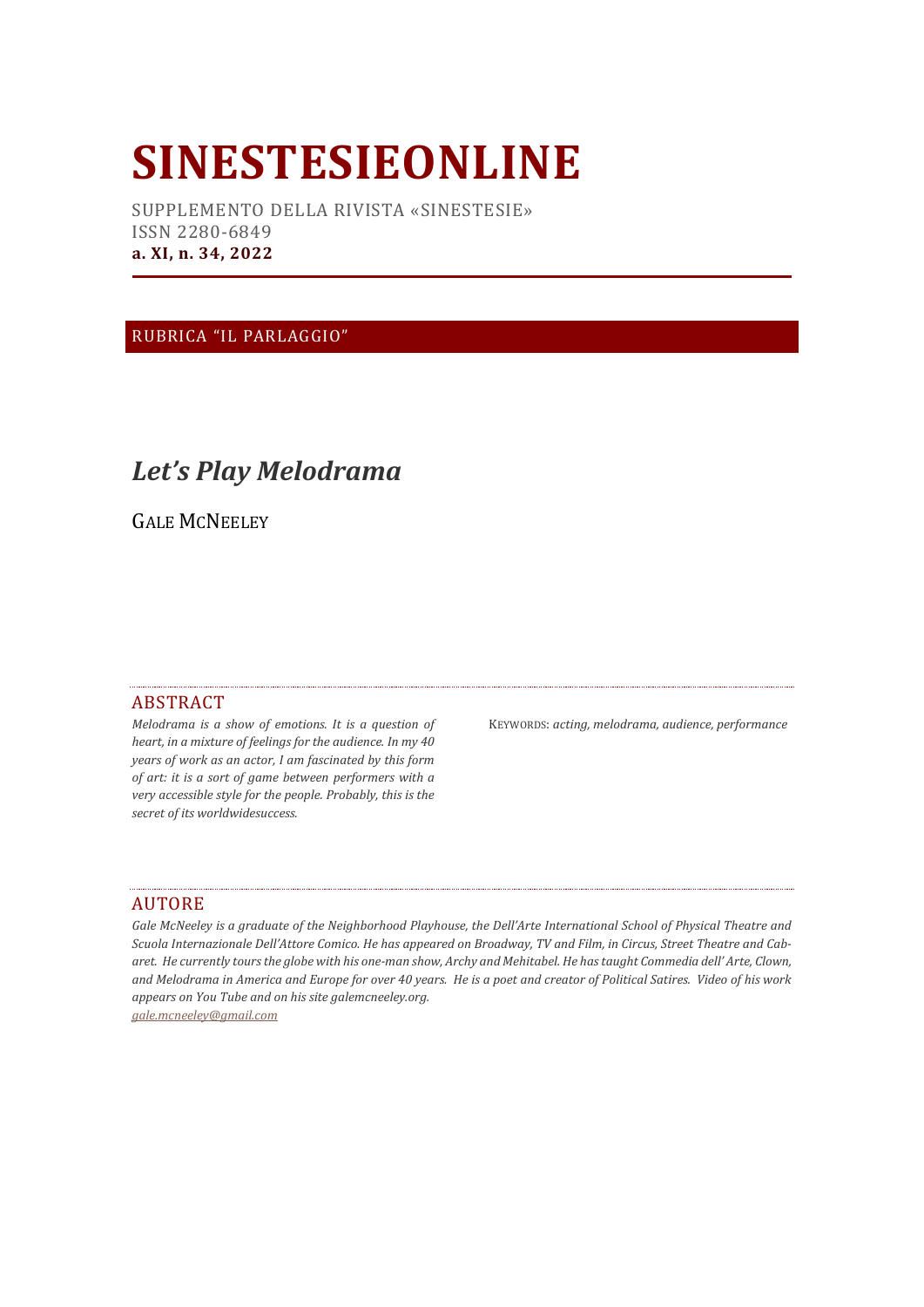$\mathbf W$ hat is melodrama? It is the overblown, overdone physical expression of a deeply-felt emotion. It emanates from the chest, around the heart, on an deeply-felt emotion. It emanates from the chest, around the heart, on an in breath, and it expands from there throughout the actor's entire body.

Like an accordion, it can expand and contract fully, affecting the sound of the actor's voice. The emotion can lead you to lean against objects, walls, people – only to push off again with a new heightened reaction to a new emotion.

It is egotistic – all about the one who feels the emotion. Like a small child, the actor may pivot from one heartfelt emotion to another – happiness to sadness, hatred to love.

It is a manipulation of the audience's emotions, an attempt to win them over and make them feel something for the actor emoting. When successful, it causes the audience to breathe together with the actor, and those sitting in close proximity in the theatre. When most effective, the melodramatic actor gets the entire audience to breathe together.

This is a heightened sense of physical being that causes the actor to carve out huge swaths of space as they move across the stage – up, down, forward and back, right and left. Even their stillness is dynamic and meant to show their emotional state.

Though the actor's feelings are private ones, they are exhibited shamelessly to the other actors on stage, and for the audience.

Melodrama is a show of emotions. If the emotions were true and real, this melodrama would turn into a tragedy. They are not. The actors don't want to feel what is true and real. This would bring them real suffering. They want to show the audience what it looks like to suffer, love, be happy, sad, angry, hopeless or dying of an emotion over which they have no control.

Lovers love unapologetically, and with great heart. Those hearts can be stoked with the fire of passion and affection, and they can express jealousy and deep disappointment. Happiness and sadness live side-by-side in them and can express themselves as immediately and surprisingly as a baby laughs, then cries, then laughs again.

All performers in a melodrama have the same potential to shift from one emotion to another on a single inhale and exhale, revealing the ability of any felt emotion to change and become another.

Each melodrama character (whether they are the heroine, the hero, or the villain) has at least three partners. They are another character, or the group of characters on stage with them, and the audience. Each character's job is to move their partners to respond to them and their immediate need.

All the characters in a scene inhale and exhale in synchronicity with each other. There is also a dance-like "action and response" between them.